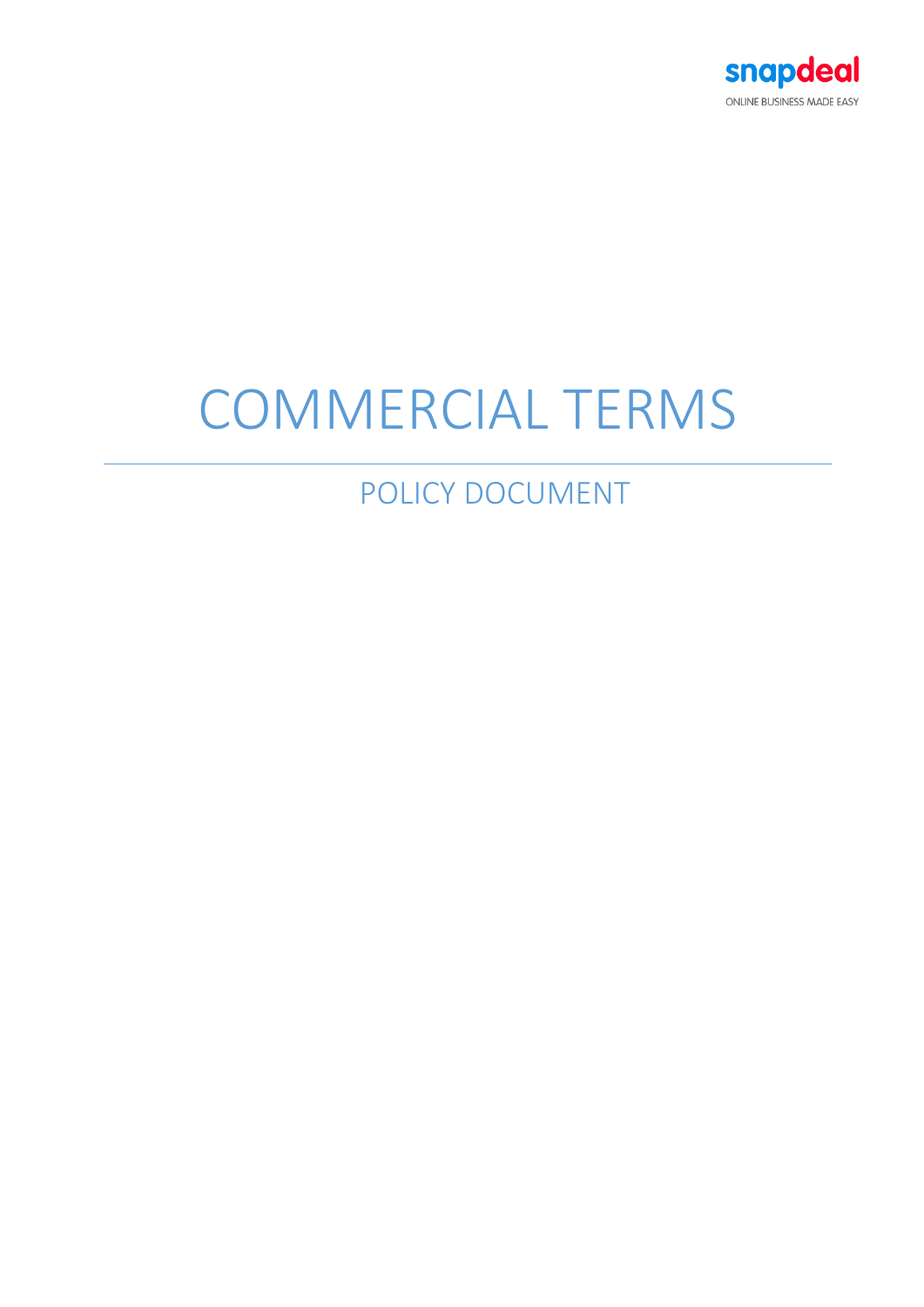

# **VERSION CONTROL**

| <b>Version</b> | <b>Date</b> | <b>Change</b>                                                                          |
|----------------|-------------|----------------------------------------------------------------------------------------|
| $1.1\,$        | 26-01-2016  | Cartridges & Toners Margin change from 5% to 4%                                        |
| 1.2            | 26-01-2016  | Misc. Provision moved to Seller Prohibited Activity Policy                             |
| 1.3            | 15-02-2016  | Movies & Music Margin changed from CM 5% to GM 25%                                     |
| 1.4            | 23-02-2016  | Automotive-Car Parts & Spares changed from GM 18% to<br>CM 2%                          |
| 1.5            | 21-03-2016  | Marketing Fees exclusive of Service Tax. Marketing Fees<br>revision for All Categories |
| 1.6            | 01-04-2016  | Packaging Charges Revision                                                             |
| 1.6            | 07-04-2016  | Packaging Charges Revision                                                             |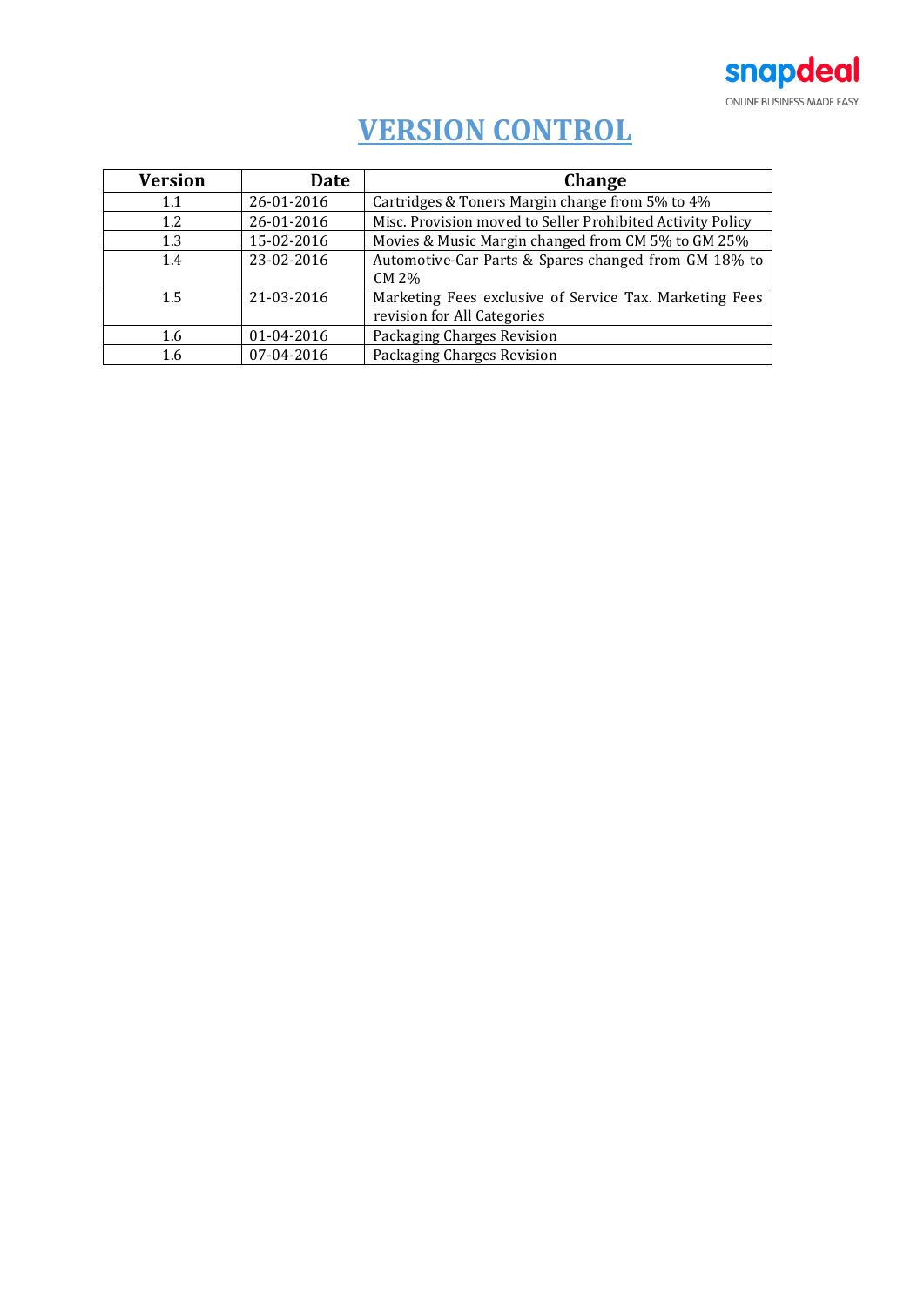

# **COMMERCIAL TERMS POLICY**

# **PART -A**

## **SNAPDEAL'S STANDARD MARKETING FEE TABLE**

Standard Marketing Fee:- Seller shall pay marketing fees to Snapdeal as per below mention table for the orders placed by Buyers on the Website (Exclusive of Service Tax)

| S.No           | Category                | Sub-category                                                                                                                                            | <b>Marketing Fee</b> |
|----------------|-------------------------|---------------------------------------------------------------------------------------------------------------------------------------------------------|----------------------|
| 1a             | Appliances              | All subcategories except Home<br>Security, Air Purifiers &<br>Dishwashers, Inverters &<br>Stabilizers, Outdoor & Utility<br>Appliances, Vacuum Cleaners | 3.50%                |
| 1 <sub>b</sub> | Appliances              | Home Security, Air Purifiers &<br>Dishwashers, Inverters &<br>Stabilizers, Outdoor & Utility<br>Appliances, Vacuum Cleaners                             | 4.50%                |
| 2a             | Automobiles             | Cars, Bikes, Yachts                                                                                                                                     | 1.00%                |
| 2 <sub>b</sub> | Automotive              | Batteries, Oils & Additives                                                                                                                             | 1.00%                |
| 2c             | Automotive              | Tyres & Alloys                                                                                                                                          | 0%                   |
| 2d             | Automotive              | Car Audio & GPS                                                                                                                                         | 3.50%                |
| 2e             | Automotive              | Car Parts & Spares                                                                                                                                      | 1.75%                |
| 2f             | Automotive              | Helmets                                                                                                                                                 | 9.00%                |
| 2g             | Automotive              | All other subcategories                                                                                                                                 | 17.50%               |
| 3a             | <b>Baby Care</b>        | All subcategories                                                                                                                                       | 4.50%                |
| 3b             | Beauty & Personal Care  | All subcategories                                                                                                                                       | Refer Table 1E       |
| 4              | <b>Books</b>            | All subcategories                                                                                                                                       | 4.50%                |
| 5a             | Cameras & Accessories   | Camera & Lenses                                                                                                                                         | 2.50%                |
| 5b             | Cameras & Accessories   | All other subcategories (including<br>Memory Cards)                                                                                                     | 6.00%                |
| 6              | Chocolates & Food       | All subcategories                                                                                                                                       | 8.00%                |
| 7a             | Computers & Peripherals | Laptops, Tablet Laptop (2 in 1),<br>Printer & Scanners, Monitors                                                                                        | 1.75%                |
| 7b             | Computers & Peripherals | Cartridges & Toners                                                                                                                                     | 3.50%                |
| 7c             | Computers & Peripherals | All other subcategories                                                                                                                                 | 4.50%                |
| 8a             | Education - Online      | <b>Educational Devices</b>                                                                                                                              | 4.50%                |
| 8b             | Education - Online      | All other subcategories                                                                                                                                 | Refer Table 1E       |
| 9              | Furniture               | All subcategories                                                                                                                                       | 17.50%               |
| 10             | Gifting                 | All subcategories                                                                                                                                       | 8.00%                |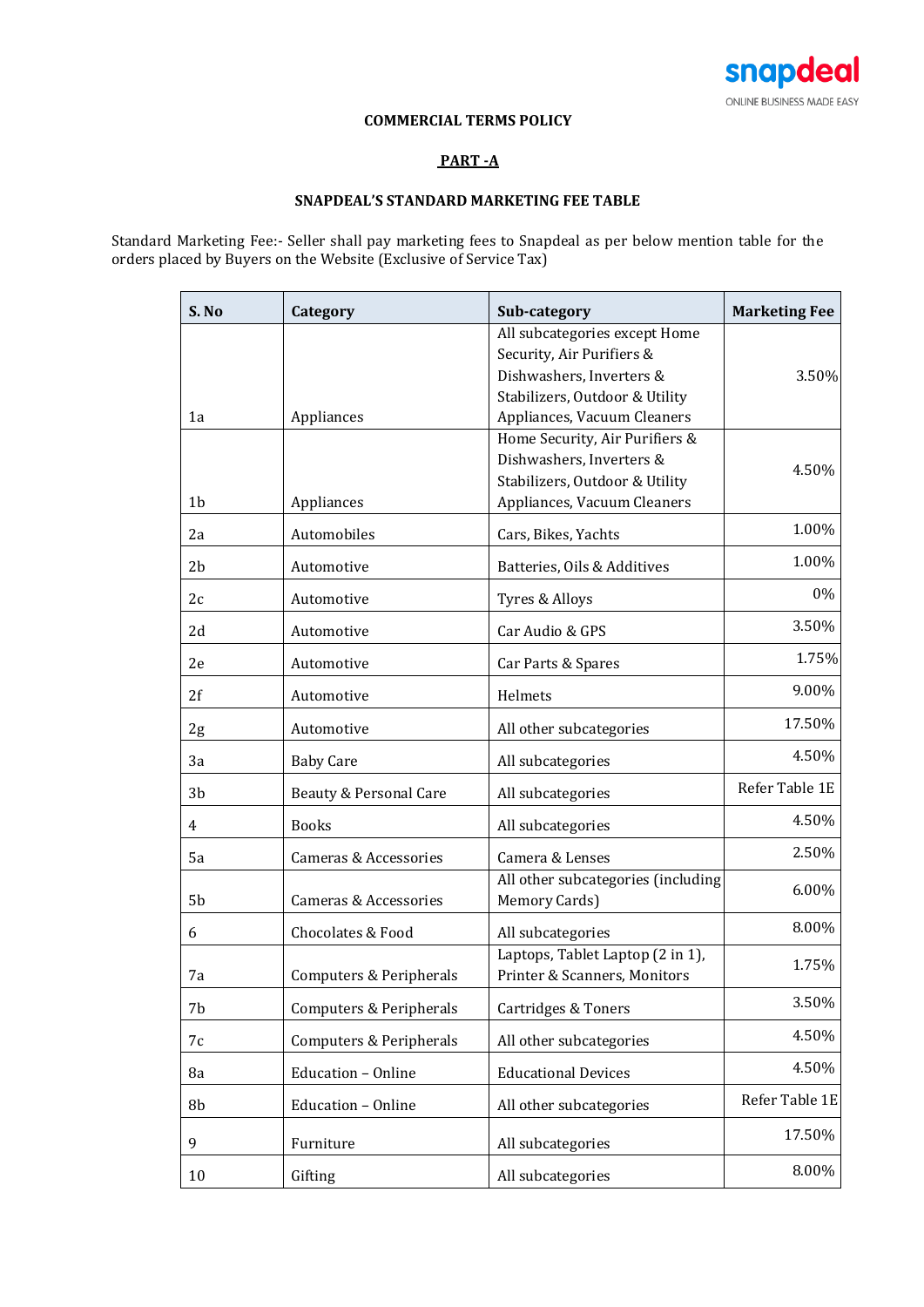# snapdeal

ONLINE BUSINESS MADE EASY

|                 |                                   | Health medical equipment,              |                |
|-----------------|-----------------------------------|----------------------------------------|----------------|
|                 |                                   | healthsmoking-cessation,               | 9.00%          |
|                 |                                   | Massager & Pain Relief, Hospital       |                |
| 11a             | Health                            | & Medical Equipment                    |                |
|                 |                                   | health-daily-use-products,             | 5.00%          |
| 11 <sub>b</sub> | Health                            | healthhomeopathy                       |                |
|                 |                                   | Sexual Wellness, Supports &            | 7.00%          |
| 11c             | Health                            | Rehabilitation                         |                |
|                 |                                   | BP & Heart Rate Monitors,              |                |
| 11d             | Health                            | Diabetic Care                          | 4.50%          |
| 11e             | Health                            | Alternative Health Therapies           | 13.00%         |
| 11f             | Health                            | All other subcategories                | 3.50%          |
|                 |                                   | <b>General Nutrition &amp; Healthy</b> |                |
| 12a             | Nutrition                         | Foods, Vitamins & Minerals             | 5.00%          |
|                 |                                   | Family Nutrition, Vitamins &           |                |
| 12 <sub>b</sub> | Nutrition                         | Minerals                               | 9.00%          |
|                 |                                   |                                        |                |
| 12c             | Nutrition                         | All other subcategories                | 3.50%          |
| 13a             | Kitchenware                       | Disposables                            | 4.50%          |
| 13 <sub>b</sub> | Kitchenware                       | All other subcategories                | 11.50%         |
|                 |                                   | Roti Maker & Snack Maker,              |                |
|                 |                                   | Chimneys & Hoods, Grills and           | 5.00%          |
| 13c             | Kitchen Appliances                | Tandoor                                |                |
| 13c             | Kitchen Appliances                | Gas Stoves & Hobs                      | 4.50%          |
| 13c             | Kitchen Appliances                | All other subcategories                | 3.50%          |
| 14a             | Home Improvement                  | Pet Supplies, CFL & LED                | 7.00%          |
| 14b             | Home Improvement                  | All other subcategories                | 14.00%         |
| 14c             | Home Services                     | All subcategories                      | 4.50%          |
| 15              | Home Furnishing                   | All subcategories                      | 11.50%         |
| 16              | Home Decorative                   | All other subcategories                | 14.00%         |
|                 |                                   | Paints & Paint Tools, Building         |                |
| 17a             | Hardware & Sanitary Fittings      | Materials                              | 4.50%          |
| 17 <sub>b</sub> | Hardware & Sanitary Fittings      | Bath Fittings - ceramics               | 9.00%          |
|                 |                                   | Bath Fittings - excluding              |                |
| 17c             | Hardware & Sanitary Fittings      | ceramics                               | 13.00%         |
| 17d             | Hardware & Sanitary Fittings      | All other subcategories                | 11.50%         |
| 18              | <b>Fashion Jewellery</b>          | All subcategories                      | Refer Table 1D |
| 19              | Precious Jewellery                | Gold Coins & Bars                      | 1.00%          |
| 20              | Precious Jewellery                | Silver Jewellery                       | 12.00%         |
|                 | <b>Gold Chains &amp; Precious</b> |                                        |                |
| 21              | Jewellery                         | All other subcategories                | 2.50%          |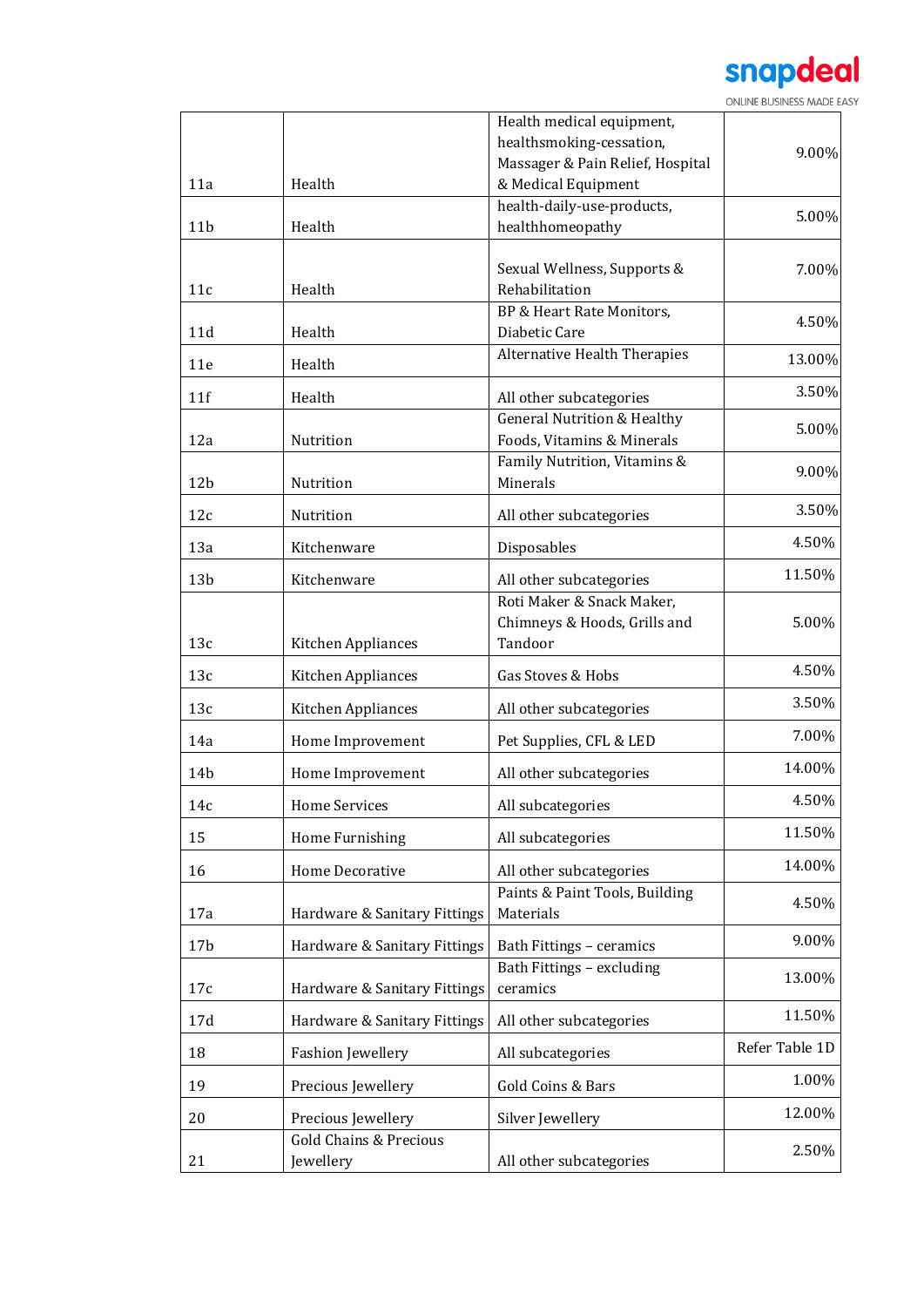

| 22a             | <b>Kids Toys</b>                              | Ride-On Toys                                                                | 9.00%          |
|-----------------|-----------------------------------------------|-----------------------------------------------------------------------------|----------------|
| 22 <sub>b</sub> | Kids Toys                                     | Prams & Strollers                                                           | 9.00%          |
| 22c             | Kids Toys                                     | Kids Room Décor                                                             | 9.00%          |
| 22d             | Kids Toys                                     | All other subcategories                                                     | 6.00%          |
| 24              | Men's Apparel                                 | Innerwear                                                                   | 13.00%         |
| 26a             | Mobiles & Tablets                             | Mobiles                                                                     | 1.75%          |
| 26 <sub>b</sub> | Mobiles & Tablets                             | Tablets                                                                     | 2.50%          |
| 26c             | Mobiles & Tablets                             | Mobile Accessories - Electronics<br>(including Memory Cards)                | 6.00%          |
| 26d             | Mobiles & Tablets                             | All other subcategories (including<br>non-electronic mobile<br>accessories) | 19.00%         |
| 27              | Movies & Music                                | All subcategories                                                           | Refer Table 1E |
| 28              | Perfumes                                      | All subcategories                                                           | 9.00%          |
| 29 a            | Sports, Fitness                               | All subcategories except Gym<br>membership, Personal training               | 8.00%          |
| 29b             | Sports, Fitness                               | Gym membership, Personal<br>training                                        | 6.00%          |
| 30              | <b>Music Instruments</b>                      | All subcategories                                                           | 4.50%          |
| 31              | Hobbies                                       | All subcategories                                                           | 6.00%          |
| 32              | Stationery                                    | All subcategories                                                           | 4.50%          |
| 33              | Office Equipment                              | All Subcategories                                                           | 4.50%          |
| 33a             | <b>TVs</b>                                    | All subcategories                                                           | 2.50%          |
| 33 <sub>b</sub> | <b>TV Accessories</b>                         | All subcategories                                                           | 6.00%          |
| 34              | Home Entertainment<br>(excluding TV & Gaming) | All subcategories                                                           | 5.00%          |
| 35a             | Gaming                                        | Titles & Consoles                                                           | 2.50%          |
| 35b             | Gaming                                        | All other subcategories                                                     | 6.00%          |
| 36              | Watches                                       | All subcategories                                                           | 9.00%          |
| 37              | Bags & Luggage                                | All subcategories                                                           | 13.00%         |
| 38              | Eyewear                                       | All subcategories                                                           | 16.00%         |
| 39              | F. accessories (belts, ties,<br>etc.)         | All subcategories                                                           | Refer Table 1C |
| 40 <sub>b</sub> | Women's Apparel                               | Innerwear                                                                   | 10.50%         |
| 42              | World & Indian Food<br>(including Gourmet)    | All Subcategories                                                           | 8.00%          |
| 43              | Apparel (Men, Women, Kids)                    | All Subcategories except<br>innerwear                                       | Refer Table 1A |
| 44a             | Footwear (Men, Women)                         | All Subcategories                                                           | Refer Table 1B |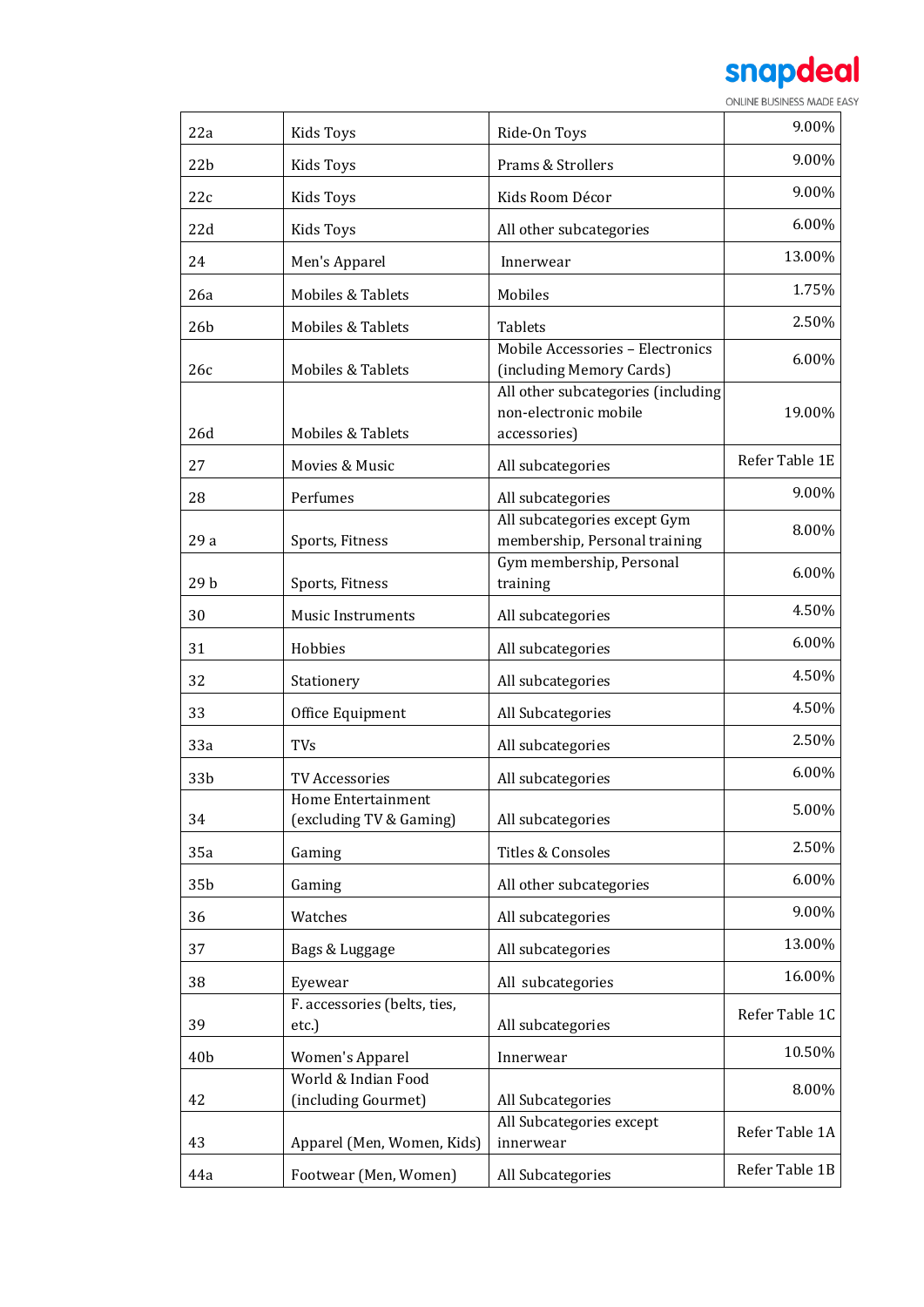

| 44 <sub>b</sub> | Footwear (Kids)  | All subcategories       | $6.00\%$ |
|-----------------|------------------|-------------------------|----------|
| 45a             | Moms & Maternity | Apparel                 | 13.00%   |
| 45 <sub>b</sub> | Moms & Maternity | Feeding & Nursing       | 4.50%    |
| 45c             | Moms & Maternity | All other subcategories | 7.00%    |

1A. Marketing Fees for Apparels (i.e. Men's clothing except innerwear, Women's clothing except innerwear, Boys & Girls clothing, Infant Wear)

| S. No. | <b>Aggregate Gross Selling Price for all</b><br>Products ordered in this category in a<br><b>Calendar Month (in INR)</b> | Marketing Fees for sales in the<br><b>Slab</b> |
|--------|--------------------------------------------------------------------------------------------------------------------------|------------------------------------------------|
| 1      | From 0 to 5 Lakhs                                                                                                        | 13.00%                                         |
| 2      | Between 5 Lakhs to 10 Lakhs                                                                                              | 15.50%                                         |
| 3      | Between 10 Lakhs to 20 Lakhs                                                                                             | 18.50%                                         |
| 4      | More than 20 Lakhs                                                                                                       | 21.00%                                         |

1B. - Marketing Fees for Footwear (Men's footwear, Women's footwear)

| <b>S. No.</b> | <b>Aggregate Gross Selling Price for all</b><br>Products ordered in this category - in a<br><b>Calendar Month (in INR)</b> | Marketing Fees for sales in the<br>Slab |
|---------------|----------------------------------------------------------------------------------------------------------------------------|-----------------------------------------|
| 1             | From 0 to 10 Lakhs                                                                                                         | $9.00\%$                                |
| 2             | Between 10 Lakhs to 20 Lakhs                                                                                               | 11.50%                                  |
| 3             | Between 20 Lakhs to 50 Lakhs                                                                                               | 14.00%                                  |
| 5             | More than 50 Lakhs                                                                                                         | 16.50%                                  |

1C. Marketing Fees for Fashion Accessories

| S. No. | <b>Aggregate Gross Selling Price for all</b><br>Products ordered in this category in a<br><b>Calendar Month (in INR)</b> | Marketing Fees for sales in the<br><b>Slab</b> |
|--------|--------------------------------------------------------------------------------------------------------------------------|------------------------------------------------|
| 1      | From 0 to 2 Lakhs                                                                                                        | 13.00%                                         |
| 2      | Between 2 Lakhs to 5 Lakhs                                                                                               | 15.50%                                         |
| 3      | Between 5 Lakhs to 10 Lakhs                                                                                              | 18.50%                                         |
| 4      | More than 10 Lakhs                                                                                                       | 21.00%                                         |

1D. Marketing Fees for Fashion Jewellery

| S. No.         | <b>Aggregate Gross Selling Price for all</b><br>Products ordered in this category in a<br><b>Calendar Month (in INR)</b> | Marketing Fees for sales in the<br>Slab |
|----------------|--------------------------------------------------------------------------------------------------------------------------|-----------------------------------------|
| $\mathbf 1$    | From 0 to 2 Lakhs                                                                                                        | 12.00%                                  |
| $\overline{2}$ | Between 2 Lakhs to 5 Lakhs                                                                                               | 15.00%                                  |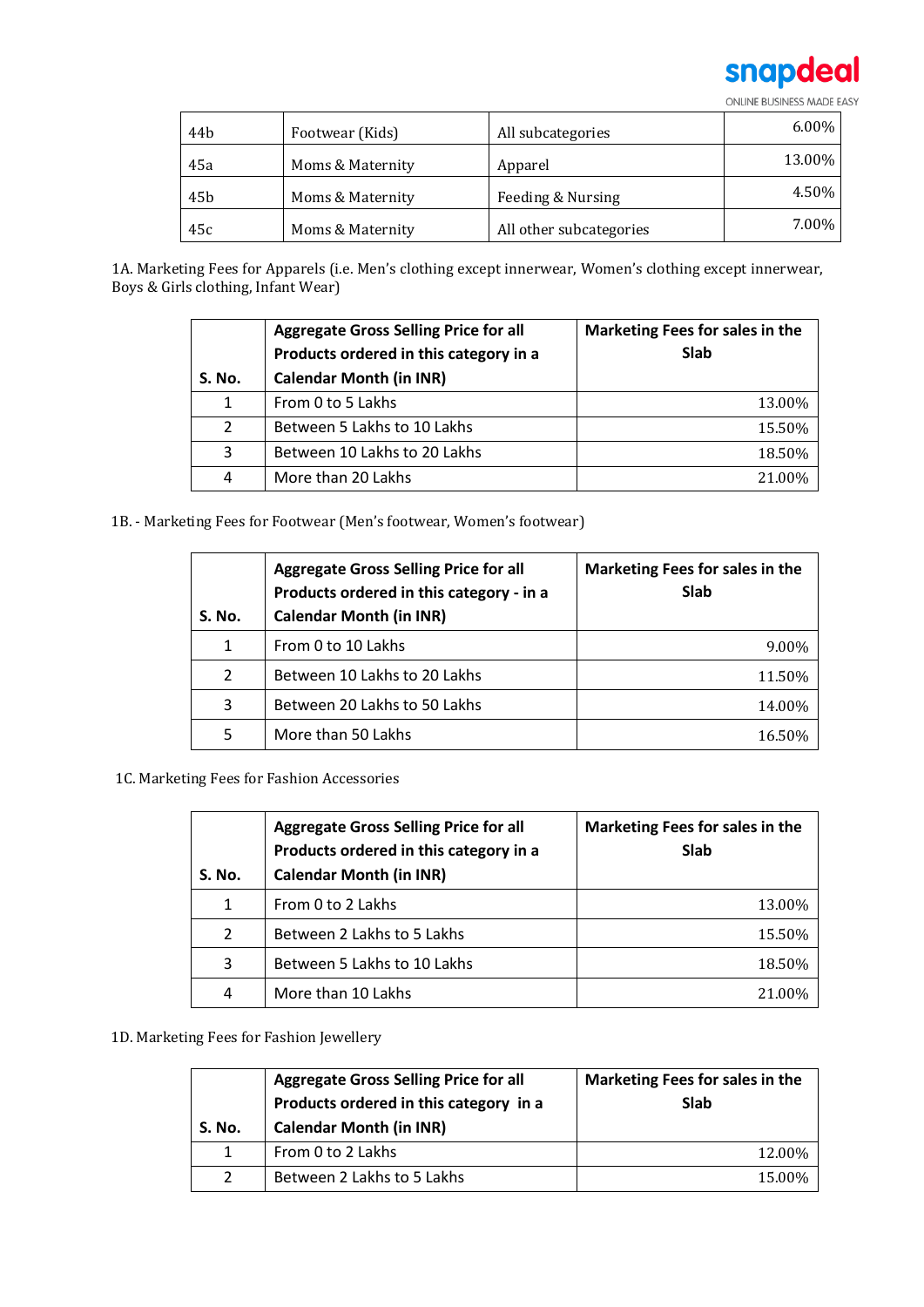

| Between 5 Lakhs to 10 Lakhs | 17.50% |
|-----------------------------|--------|
| More than 10 Lakhs          | 20.00% |

1E. Gross Margin Based Fees (inclusive of Marketing Fee, Payment Collection Fee, Fulfilment Center Charges, Logistics Service Provider Fees and applicable service tax shall be charged extra)

|    |                        | Skin Care, Makeup, Hair Care, Oral | 22.00% |
|----|------------------------|------------------------------------|--------|
|    |                        | Care, Shaving & Grooming, Kits &   |        |
| 3b | Beauty & Personal Care | Combos, Hair Loss Treatments       |        |
|    |                        | Feminine Care, Beauty Accessories, | 26.00% |
| 3b | Beauty & Personal Care | Bath & Body                        |        |
| 3b | Beauty & Personal Care | All other subcategories            | 17.50% |
|    |                        | All other subcategories except     | 26.00% |
| 8b | Education - Online     | devices                            |        |
| 27 | Movies & Music         | All subcategories                  | 22.00% |

# **PART –B**

Payment Collection Fees: - Seller shall pay Rs. 20/- or 2.7% of Selling Price (whichever is higher) to Snapdeal as payment collection fees.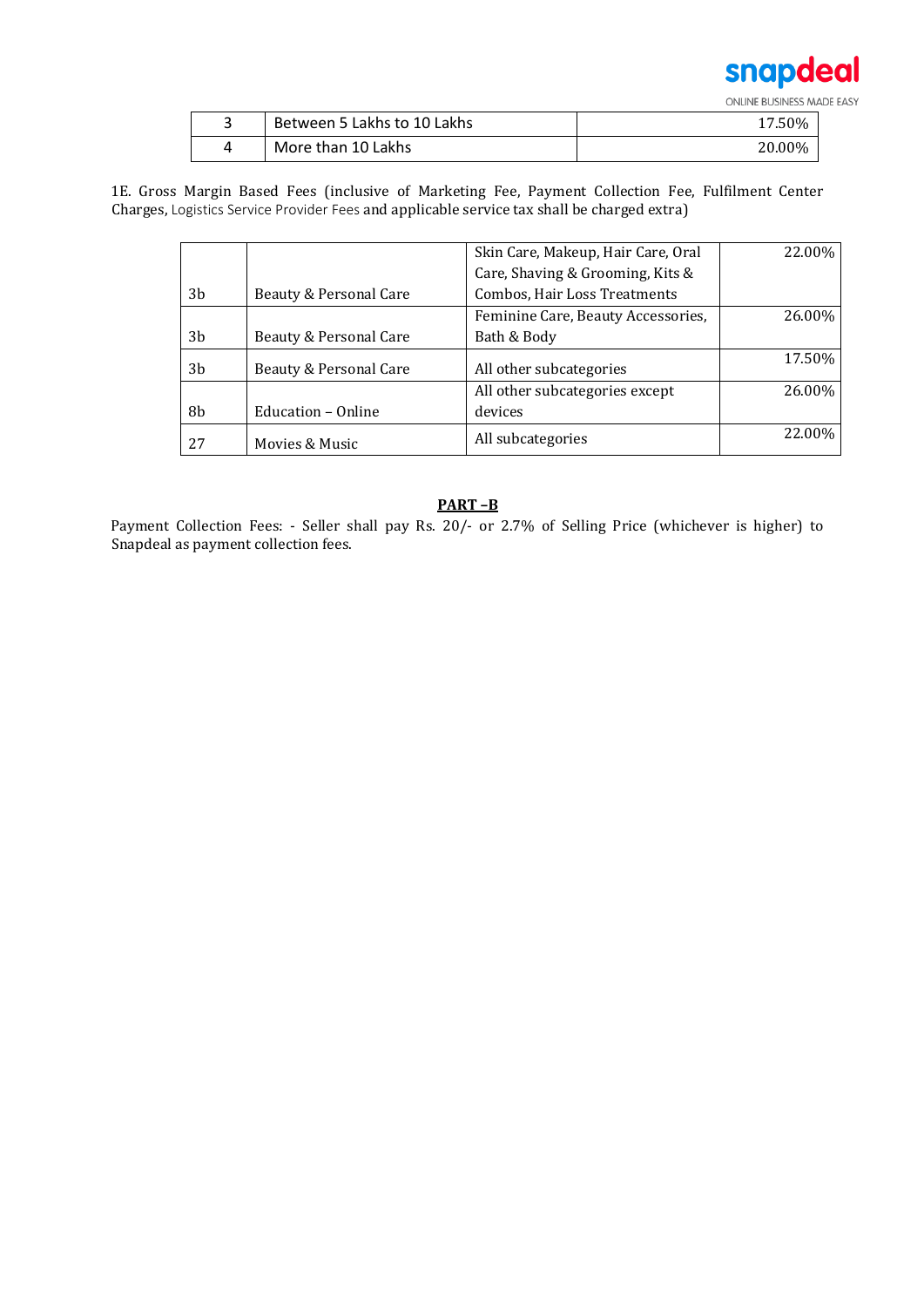

# **PART –C**

| <b>RATE CARD FOR FULFILMENT CENTRE SERVICES</b> |                |                          |                                   |                               |             |                                            |
|-------------------------------------------------|----------------|--------------------------|-----------------------------------|-------------------------------|-------------|--------------------------------------------|
| S. No                                           | Category       | Charge                   | Unit                              | <b>Standar</b>                | Promotional | <b>Remarks</b>                             |
|                                                 |                |                          |                                   | d Rate                        | Rate        |                                            |
| 1                                               | All categories | Storage Cost             | per cubic<br>feet<br>per<br>month | Refer<br>Table C1             | Waived off  | On Inventory<br>basis                      |
| 2                                               | All categories | Insurance                | Product<br>Value/<br>Month        | 0.25%                         | Waived Off  | Minimum<br>period would be<br>one month    |
| 3                                               | All categories | Inventory<br>Removal Fee | per unit                          | Refer<br>Table C <sub>2</sub> | Waived Off  | Does not include<br>transportation<br>cost |

## **TABLE C1**

| <b>Standard Fee presently waived</b> | <b>Measure</b>          | <b>All Categories</b> |
|--------------------------------------|-------------------------|-----------------------|
| Storage Cost                         | Rs. Per cu. Feet /month | 14                    |

The storage cost shall not be applicable till further notice

#### **TABLE C2**

| <b>Standard Fee presently waived</b> | <b>Measure</b> | <b>All Categories</b> |
|--------------------------------------|----------------|-----------------------|
| Inventory Removal Fee                | Rs. per unit   |                       |

The Inventory removal fee shall not be applicable till further notice

Additional charges for products that require fragile packing will continue to apply as per a following rate card:

| Type of charges      | Rate                     | Sub-categories                                                                                                                                                                                                                                                    |
|----------------------|--------------------------|-------------------------------------------------------------------------------------------------------------------------------------------------------------------------------------------------------------------------------------------------------------------|
| Fragile<br>Packaging | $Rs 12$ per<br>$500$ gms | Dining & Serving, Cutting & cooking tools, Paint &<br>paint tools, Wall & flooring, Electronic toys, Ride on &<br>scooters, Bicycles & tricycles, Home decoratives,<br>Lamps & lightning, Showers, Sanitaryware, Bathroom<br>accessories, Clocks, Bar & glassware |

# **NOTE:**

1. In order to avail the Fulfilment Centre services, Seller needs to register the Fulfilment Centre with the tax authorities as an additional place of doing business. Snapdeal may facilitate this process through an authorized tax consultant without any liability and recourse against Snapdeal. Snapdeal and Seller shall bear the cost of consulting fee of such tax consultants equally. The indicative fee that Seller would have to bear would be around Rs. 2500/- though it may vary slightly depending upon location. Seller would be provided with the invoice by the tax consultant of the consulting fee.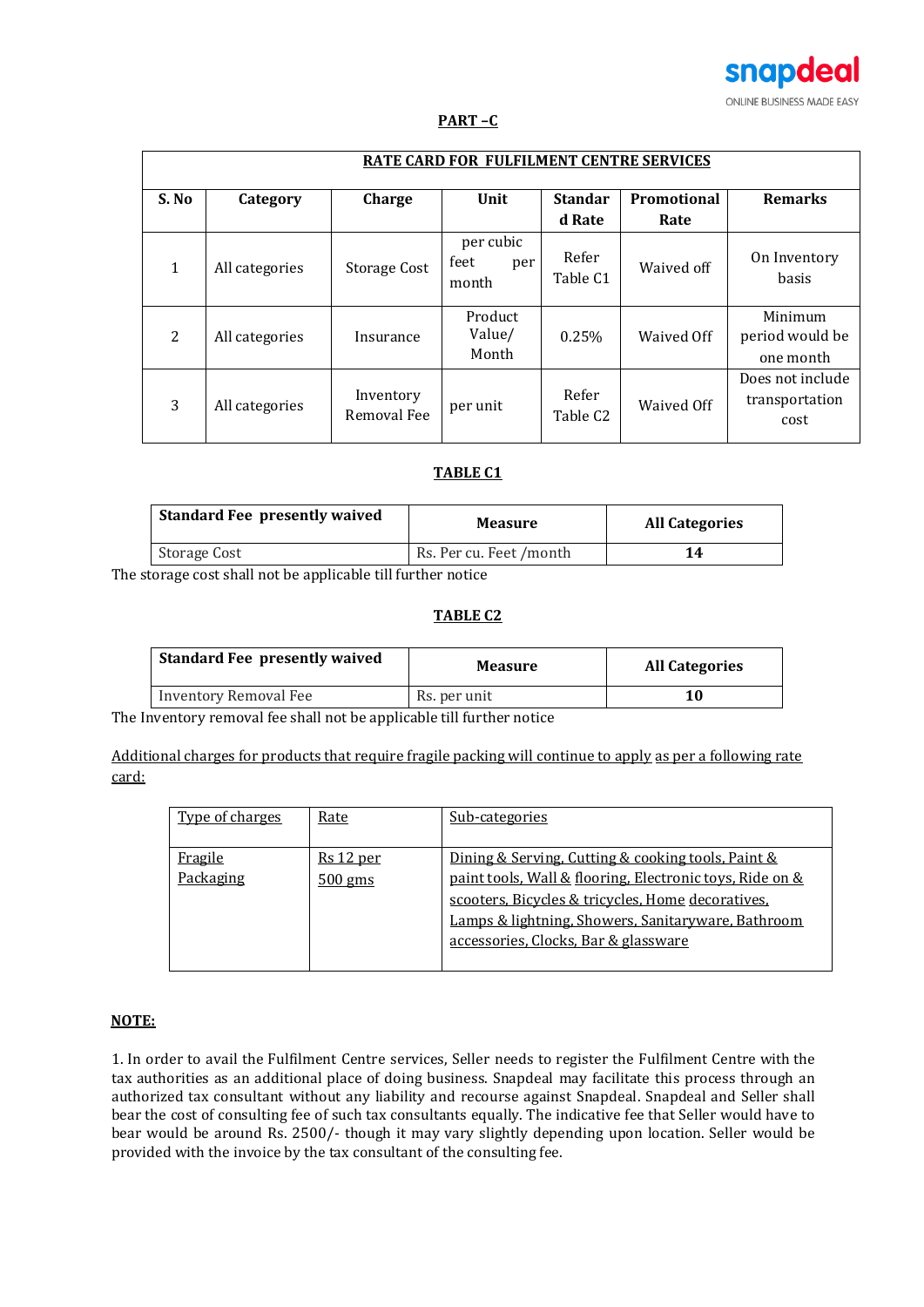

#### **PART –D**

1. Logistics Service Provider Fees:- Seller shall pay the Logistics Service Provider Fees as per below mention table :-

| Weight ****                | Rate   |
|----------------------------|--------|
| For first 500 gm.          | Rs. 50 |
| For each additional 500gm. | Rs. 40 |

\*\*\*\* dead weight or volumetric weight whichever is higher.

(i) However, for some products as may be agreed between the parties, Logistics Service Provider Fees will be as per below mentioned table.

| Weight ****             | Rate    |
|-------------------------|---------|
| Upto 5kg.               | Rs. 135 |
| For each additional kg. | Rs. 17  |

\*\*\*\* dead weight or volumetric weight whichever is higher.

2. Further, in case of return or replacement of Product due to any reason as mentioned in the Agreement or below mention table, Seller shall be liable to pay various fees and charges as per the below mention table :-

| S.No. | Particulars                                                                                                                                  | Shipping Fee                                                     | Reverse pick<br>up fee | Payment<br>collection fee | Marketing fee |
|-------|----------------------------------------------------------------------------------------------------------------------------------------------|------------------------------------------------------------------|------------------------|---------------------------|---------------|
| 1     | Direct                                                                                                                                       | To be paid by Seller (as per Product Return Policy)              |                        |                           |               |
|       | Shipment<br>Returns                                                                                                                          |                                                                  |                        |                           |               |
| 2     | Seller related<br>cancelations -<br>Out of Stock/<br>Cancelation<br>due to delay<br>in shipment<br>beyond 2 says<br>from order<br>date, etc. | To be paid by Seller (As per Order Fulfilment & Shipping Policy) |                        |                           |               |
| 3     | Replacement                                                                                                                                  | To be paid by Seller (as per Product Return Policy)              |                        |                           |               |
| 4     | Post Shipment<br>return/<br><b>Customer Non</b><br>acceptance                                                                                |                                                                  | To be paid by Snapdeal |                           | NA            |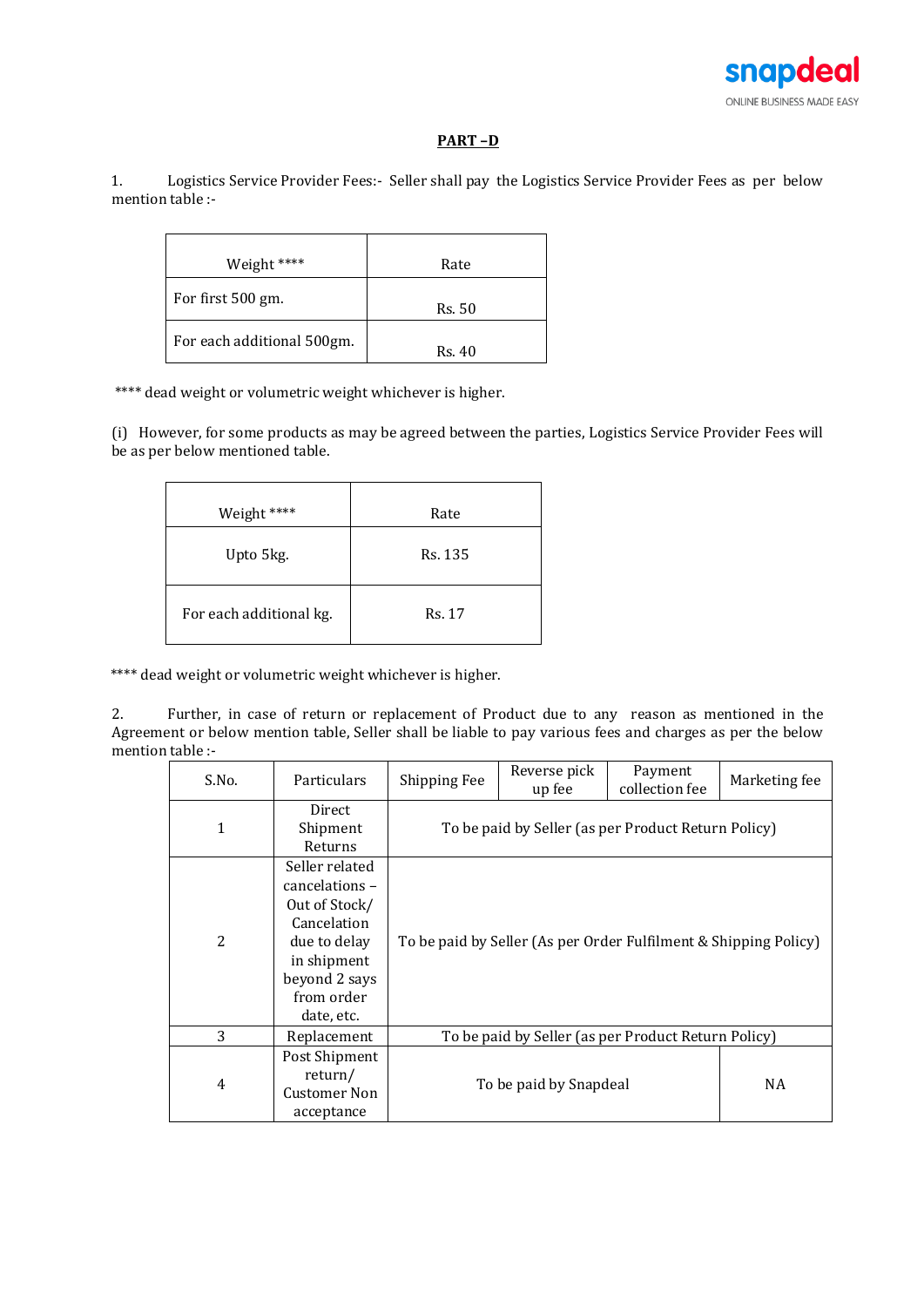

Note: In the case of Fulfilment Centre services Sr. No 1 of the above appended table is not applicable. For details on Sr. No 1 and 3, please refer to Product Return Policy document For details on Sr. No. 2, please refer to Order Fulfilment & Shipping Policy

In case the order is shipped but it remains undelivered, Seller will be covered under the TrustPay Policy.

3. Normal Packaging Rate card: For  $SD+/OC+$ :

| <b>Volumetric Weight Slab (in Grams)</b> | Per unit Rate (In INR) |
|------------------------------------------|------------------------|
| $0 - 250$                                | 5                      |
| 251-500                                  | 10                     |
| 501-1000                                 | 15                     |
| 1001-1500                                | 20                     |
| 1501-2000                                | 25                     |
| 2001-2500                                | 30                     |
| 2501-3000                                | 35                     |
| 3001-3500                                | 40                     |
| 3501-4000                                | 45                     |
| 4001-4500                                | 50                     |
| >4500                                    | 60                     |

\* Volumetric weight of primary dimension of SUPCs

Special Packaging Rate card – SD plus & PnP (Pick & Pack):

| Special Packaging rate card for SD+ and PnP |                          |                                      |  |
|---------------------------------------------|--------------------------|--------------------------------------|--|
|                                             | $SD+$                    | PnP                                  |  |
| <b>Subcategory</b>                          | Rate/running metre for   | Rate/running metre for               |  |
|                                             | <b>Special Packaging</b> | <b>Special Packaging and Picking</b> |  |
|                                             | (INR)                    | (INR)                                |  |
| Fans & Air Coolers                          | 29                       | 51                                   |  |
| <b>Food Processors</b>                      | 35                       | 47                                   |  |
| Geysers & Heating Appliances                | 35                       | 56                                   |  |
| Home Theatre Systems                        | 35                       | 53                                   |  |
| <b>Juicer Mixer Grinders</b>                | 35                       | 49                                   |  |
| Microwave Ovens & OTGs                      | 35                       | 66                                   |  |
| <b>Water Purifiers</b>                      | 35                       | 46                                   |  |
| Chimney & Hoods                             | 36                       | 75                                   |  |
| Inverters & Stabilizers                     | 37                       | 63                                   |  |
| Gas Stoves & Hobs                           | 39                       | 57                                   |  |
| <b>Televisions</b>                          | 39                       | 60                                   |  |
| <b>Washing Machines &amp; Dryers</b>        | 44                       | 109                                  |  |
| Refrigerator                                | 45                       | 143                                  |  |
| Air Conditioner                             | 47                       | 87                                   |  |
| Air Conditioners Cassette AC                | 47                       | 123                                  |  |
| Air Conditioners Cube AC                    | 47                       | 112                                  |  |
| Air Conditioners Portable AC                | 47                       | 93                                   |  |
| Air Conditioners Tower AC                   | 47                       | 122                                  |  |